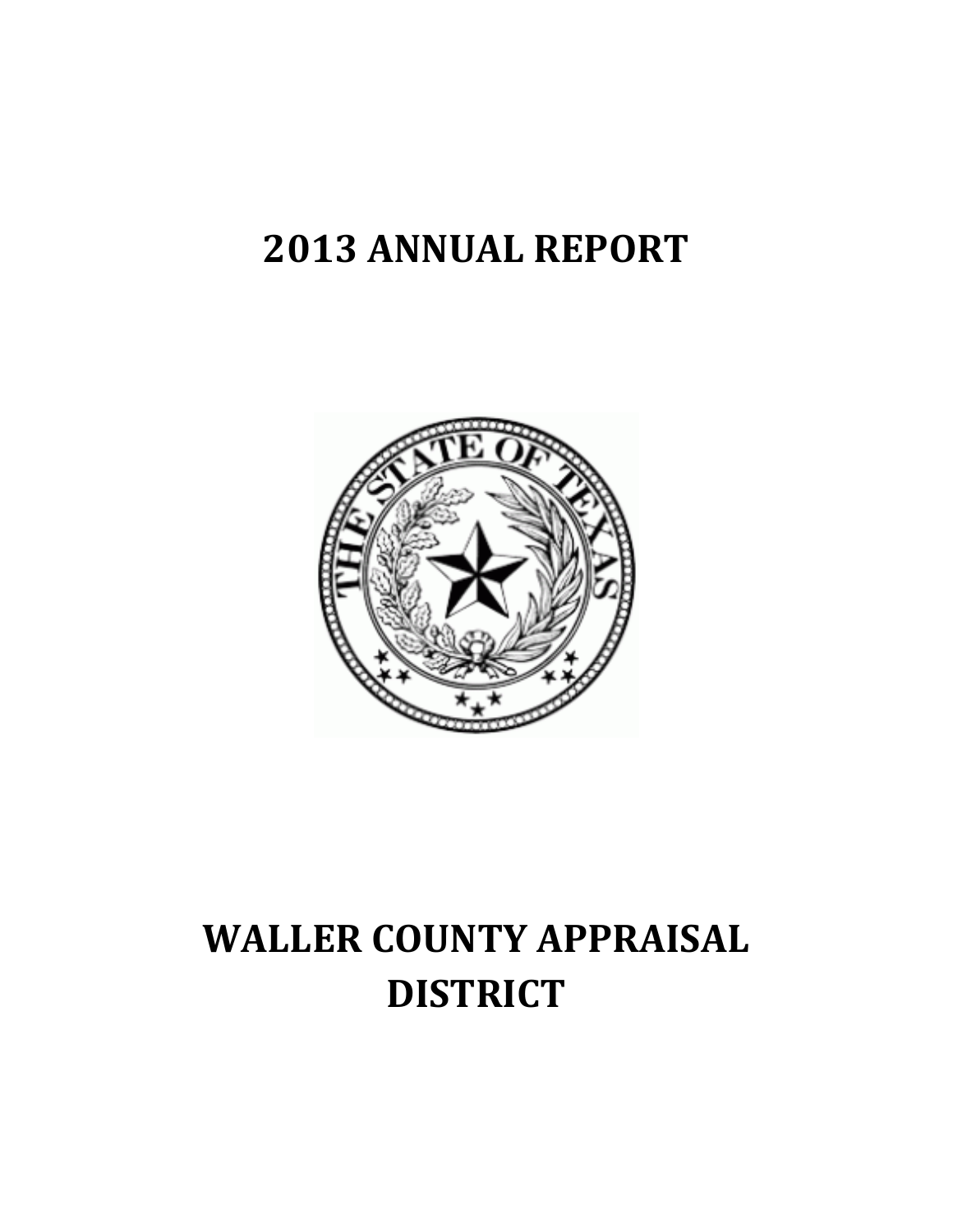## **Introduction**

The Waller County Appraisal District is a political subdivision of the State of Texas created by the Texas Legislature in 1979. The operations of the district are governed by the Constitution of the State of Texas, the Texas Property Tax Code, and the rules of the Texas Comptroller's Property Tax Assistance Division.

The Waller County Appraisal District is responsible for the appraisal of all property in Waller County for ad valorem purposes and the administration of all local option and State mandated property tax exemptions.

#### **Mission**

The mission of the Waller County Appraisal District is to discover, list and appraise all property located within the boundaries of the district in an accurate, ethical and impartial manner in an effort to estimate the market value of each property and achieve uniformity and equity. This will be accomplished by maintaining the highest standards in appraisal practices and lay by developing personnel who are professional and knowledgeable and operate under the stands of:

- The Property Tax Assistance Division of the Texas Comptroller's Office (PTAD)
- The International Association of Assessing Officers (IAAO)
- The Uniform Standards of Professional Appraisal Practice (USPAP)

#### **Governance**

The Appraisal District operations are governed by the Board of Directors whose members are elected by the voting taxing units every two years. The Board's primary responsibilities are:

- Appoint the Chief Appraiser
- Adopt the Districts annual operating budget
- Contract for necessary services; Complying with the competitive bidding requirement established by law.
- Appoint the Appraisal Review Board
- Adopt a Biennially written plan for the periodic reappraisal of all property within the appraisal district office
- Make general policies on the appraisal district's operation

To be eligible to serve on the Board of Directors, a person must have resided within the boundaries of the county for at least two years prior to their appointment. Their terms are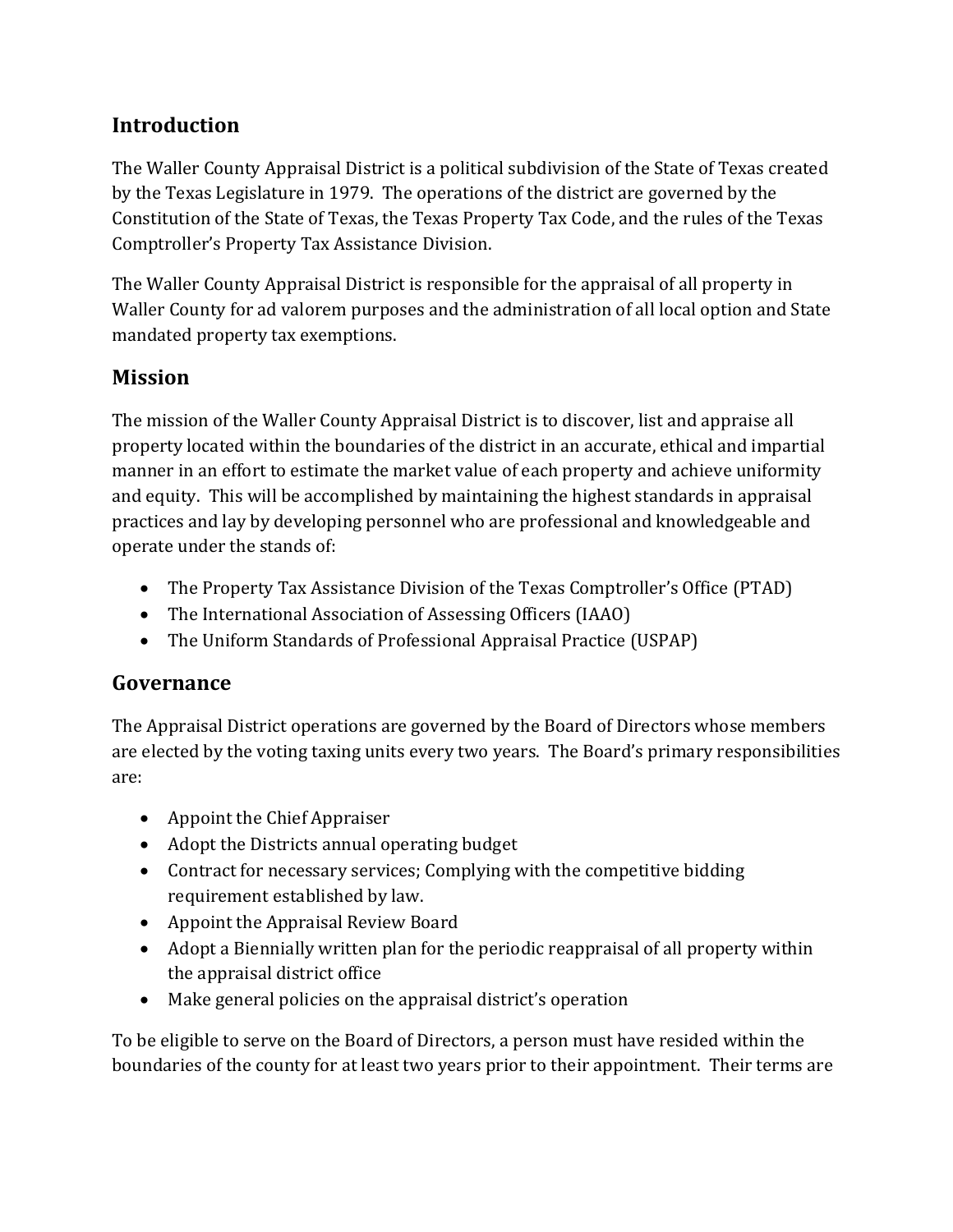not staggered and there are no legal limits to the number of terms a board member can serve.

2013 Board of Directors includes:

 Royce Rape – Chairman of the Board Ann Davis – Secretary of the Board Tom Paben Tim Junek Joe Garcia Ellen Shelburne – Waller County Tax Collector

The Chief Appraiser is the chief administrator of the appraisal district and is appointed by the Board of Directors. The Chief Appraiser must be licensed as a Registered Professional Appraiser (RPA) through the Texas Department of Licensing and Regulation, possess an MAI professional designation from the Appraisal Institute, or possess an Assessment Administration Specialist (AAS), Certified Assessment Evaluator (CAE or Residential Evaluation Specialist (RES) professional designation from the International Association of Assessing Officers.

The Appraisal Review Board (ARB) consists of four members appointed by the Board of Directors. Members of the ARB serve two-year staggered terms and are limited by law to serving three consecutive two-year terms. To be eligible to serve on the ARB, an individual must be a resident of the district and must have resided in the district for at least two years. Board members are also required to attend annual training classes to be eligible to serve in any given year.

The Appraisal Review Board responsibilities are:

- Determining protests initiated by property owners
- Determining challenges initiated by taxing units
- Correcting clerical errors in the appraisal records and the appraisal rolls
- Acting on motions to correct appraisal rolls under Section 25.25 of the Property Tax Code
- Determining whether exemptions and special appraisals are improperly granted and;
- Taking other actions or making other determinations authorized by the Property Tax Code

2013 Appraisal Review Board Members include:

Milton Whiting – Chairman Leslie Jo VanWinkle – Secretary John Scanlon David Hardwick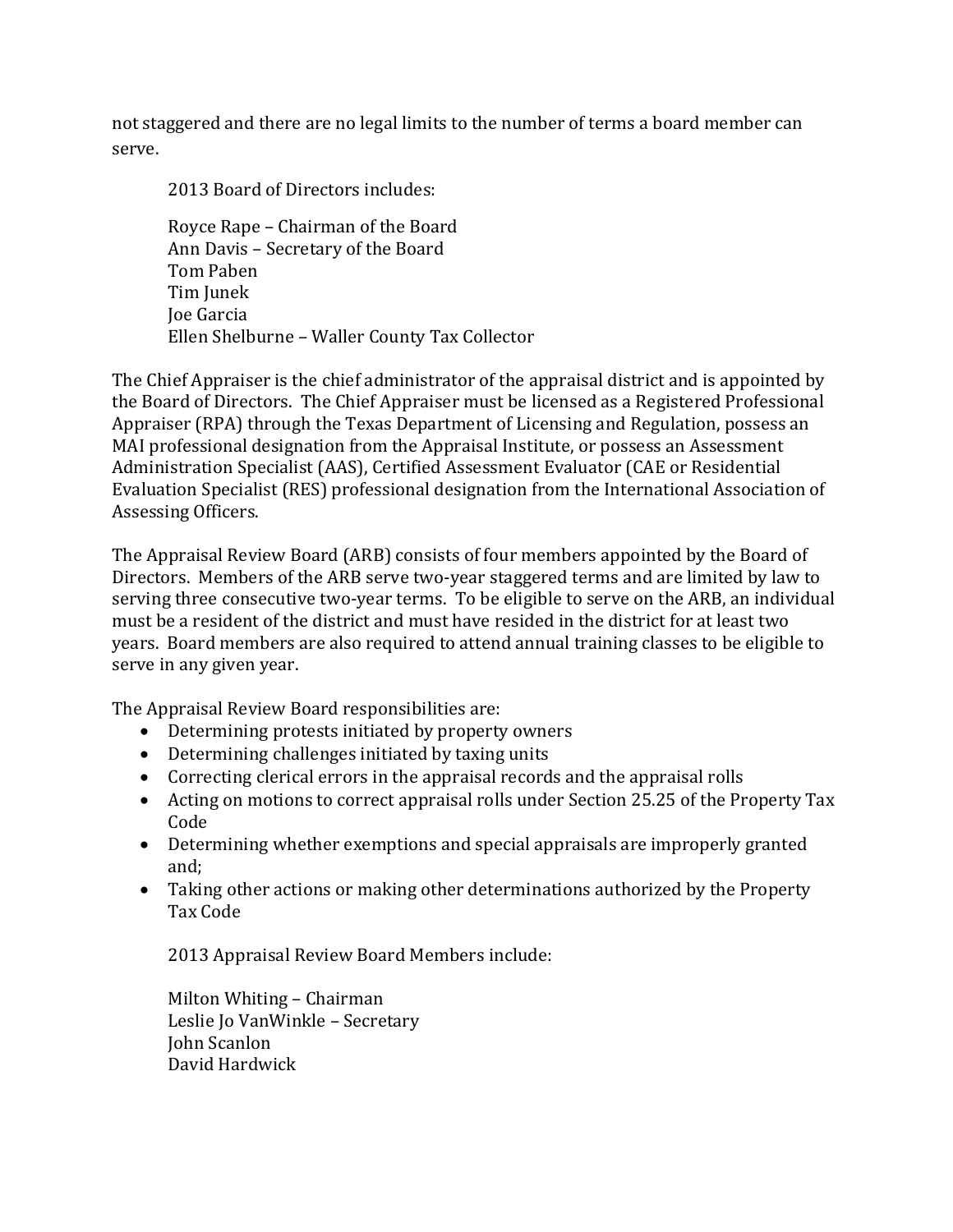The Agricultural Advisory Board is a three member board appointed by the Chief Appraiser with the advice and consent of the Board of Directors. The responsibility of the Agricultural Advisory Board is to advise the Chief Appraiser on the valuation and use of land that may be designated for open-space agricultural valuation within the district's boundaries and to assist in determining typical practices and standards used in various farming operations. The board serves at the will of the Chief Appraiser.

2013 Agricultural Advisory Board members include:

 Thomas Paben – Chairman Raymond Dollins David Groschke

The Waller County Appraisal District is responsible for appraising all properties for each of the following Taxing Jurisdictions that are within the boundaries of Waller County. Below are the market and net taxable values for 2013.

| <b>Taxing Unit</b>          | <b>Market Value</b> | <b>Net Taxable</b> |  |
|-----------------------------|---------------------|--------------------|--|
|                             | (Before Exemptions) | (After Exemptions) |  |
| City of Brookshire          | \$234,361,934       | \$191,846,264      |  |
| City of Hempstead           | \$233,452,645       | \$193,433,667      |  |
| City of Katy                | \$179,982,245       | \$140,091,843      |  |
| <b>City of Prairie View</b> | \$278,017,253       | \$93,749,647       |  |
| City of Waller              | \$94,114,980        | \$82,946,260       |  |
| Hempstead ISD               | \$972,749,111       | \$458,872,371      |  |
| <b>Katy ISD</b>             | \$711,346,686       | \$549,826,844      |  |
| Royal ISD                   | \$1,622,614,463     | \$895,746,799      |  |
| <b>Waller ISD</b>           | \$2,125,257,960     | \$1,147,942,249    |  |
| <b>Brookshire Katy</b>      |                     |                    |  |
| Drainage                    | \$1,787,687,127     | \$1,137,137,895    |  |
| <b>Waller-Harris ESD</b>    |                     |                    |  |
| 200                         | \$5,246,083,997     | \$2,863,819,096    |  |
| <b>Willow Creek Farms</b>   |                     |                    |  |
| <b>MUD</b>                  | \$74,988,564        | \$67,997,751       |  |
| Waller Co Road Imp          |                     |                    |  |
| Dist                        | \$76,641,539        | \$61,873,937       |  |
| Harris Waller MUD           |                     |                    |  |
| #2                          | \$3,235,404         | \$3,227,054        |  |
| <b>Ft Bend Waller Co</b>    |                     |                    |  |
| MUD#2                       | \$8,401,550         | \$30,490           |  |
| <b>Willow Point MUD</b>     | \$2,099,990         | \$78,900           |  |
| <b>Brookshire Water</b>     | \$234,476,154       | \$205,127,735      |  |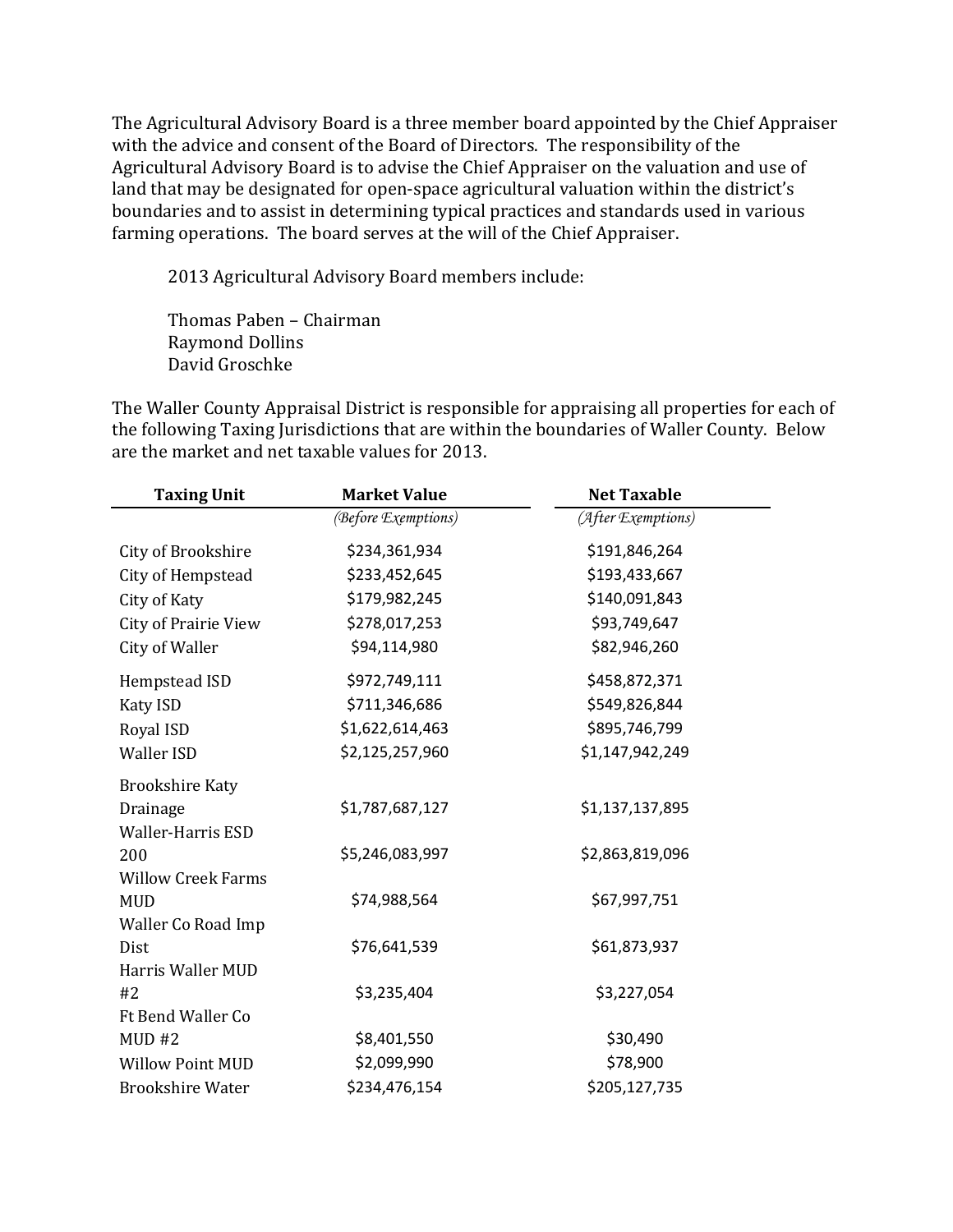District

Waller County  $$5,432,022,160$   $$2,889,621,536$ 

# **Property Types Appraised**

For 2013 the Waller County Appraisal District has approximately 42,711 parcels. The following is a summary of those parcels:

| Classification   | <b>Property Type</b>                           | <b>Parcel County</b> | <b>Market Value</b> |  |
|------------------|------------------------------------------------|----------------------|---------------------|--|
| $\boldsymbol{A}$ | <b>Single Family Residence</b>                 | 10,049               | \$1,017,678,305     |  |
| B                | <b>Multifamily Residence</b>                   | 281                  | \$50,072,526        |  |
| C                | Vacant Lots                                    | 8,217                | \$117,595,216       |  |
| D <sub>1</sub>   | Qualified Ag Land                              | 5,865                | \$1,818,037,794     |  |
| D <sub>2</sub>   | <b>Improvements on Qualified</b><br>Open Space | 1,791                | \$37,671,659        |  |
| E                | Rural Land Non Ag                              | 5,262                | \$707,078,553       |  |
| F1               | <b>Commercial Real Property</b>                | 1,094                | \$269,994,753       |  |
| F <sub>2</sub>   | <b>Industrial Real Property</b>                | 114                  | \$168,242,177       |  |
| G1               | Oil and Gas                                    | 5,352                | \$39,588,557        |  |
| G <sub>3</sub>   | Other Subsurface Interests                     | 26                   | \$48,079            |  |
| J <sub>1</sub>   | <b>Water Systems</b>                           | 10                   | \$237,585           |  |
| J <sub>2</sub>   | <b>Gas Distribution System</b>                 | 28                   | \$2,228,920         |  |
| J3               | <b>Electric Company</b>                        | 58                   | \$21,753,160        |  |
| J4               | <b>Telephone Company</b>                       | 177                  | \$18,098,940        |  |
| J <sub>5</sub>   | Railroad                                       | 70                   | \$15,663,860        |  |
| J <sub>6</sub>   | Pipeline Company                               | 150                  | \$81,992,370        |  |
| J7               | <b>Cable Television Company</b>                | 32                   | \$1,779,350         |  |
| L1               | <b>Commercial Personal Prop</b>                | 1,863                | \$393,620,920       |  |
| L <sub>2</sub>   | <b>Industrial Personal Property</b>            | 76                   | \$190,028,090       |  |
| M1               | Tangible Other Personal, MH                    | 1,795                | \$31,672,030        |  |
| S                | Special Inventory Tax                          | 12                   | \$4,874,210         |  |
| X                | <b>Totally Exempt Property</b>                 | 4,902                | \$440,874,796       |  |

#### **Exemption Data**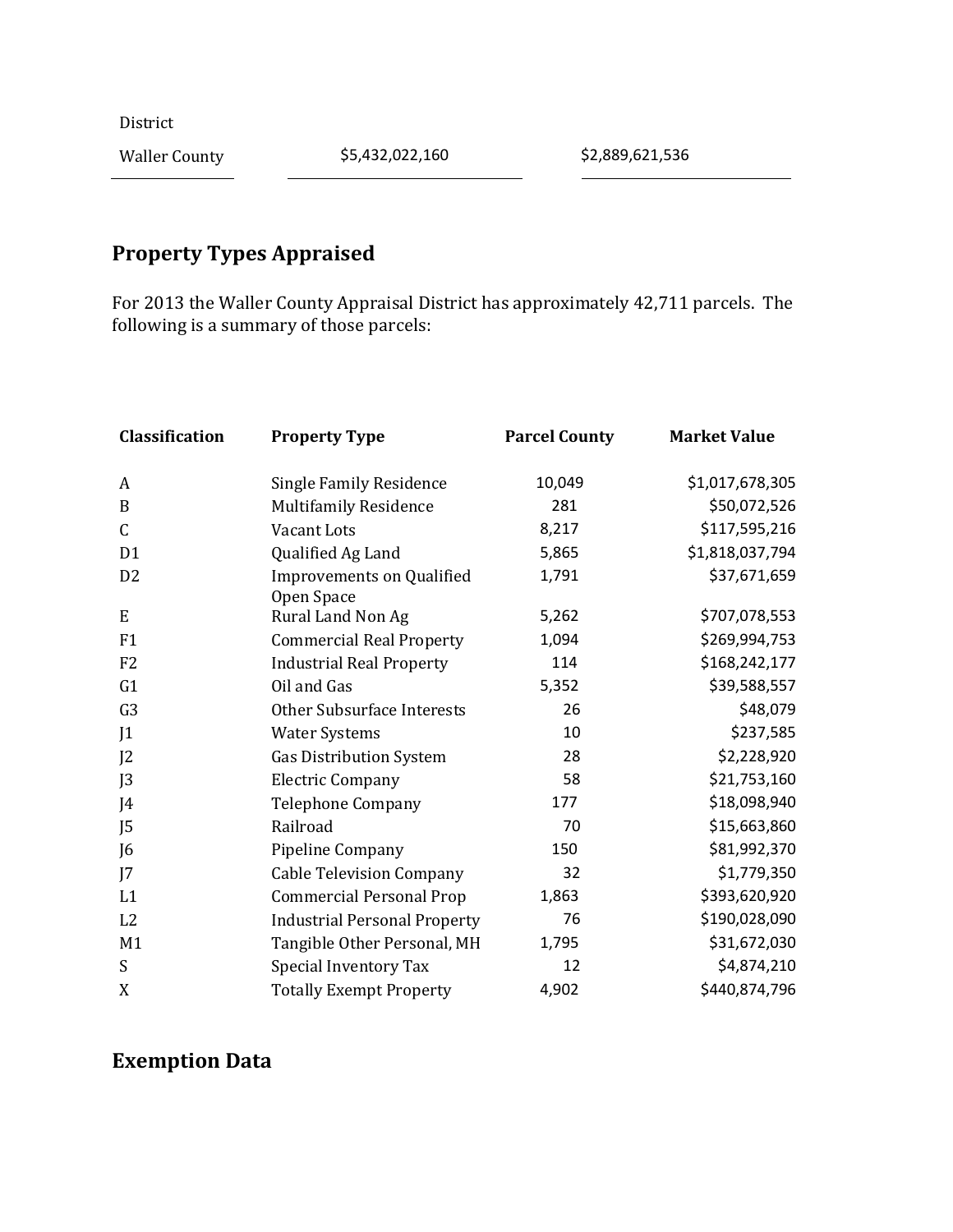The Waller County Appraisal District is responsible for the administration of all property tax exemptions granted. The most common exemption a property owner qualifies for is the Homestead Exemption. These exemptions include mandated homestead exemptions, optional homestead exemption, over-65 exemptions, disability exemptions, disabled veteran exemptions and 100% disabled exemptions. In order to qualify for the Homestead Exemptions the property owner must own and reside in the residence on January 1 and the owner or spouse claims no other Homestead Exemption. In January of each year the district mails Homestead Exemption applications to property owners who may qualify for this exemption. The application must be completed and returned to the district by April 30th. A property owner who turns 65 any time during the year qualifies for the Over 65 exemption and can apply for the exemption anytime during the year after the property owner turns 65. A property owner may file a late homestead application if it is filed no later than one year after the taxes become delinquent.

|               | <b>TAXING JURISDICTIONS</b>       | HS/OP  | HS/ST  | <b>X65/ST</b> | DIS/ST | <b>X65/OP</b> | DIS/OP |
|---------------|-----------------------------------|--------|--------|---------------|--------|---------------|--------|
| County        | <b>Waller County</b>              | 20%*   |        |               |        | 25,000        | 25,000 |
|               | <b>Waller County FM</b>           | 20%*   | 3,000  |               |        | 22,000        | 22,000 |
| ISD's         | Hempstead ISD                     |        | 15,000 | 10,000        | 10,000 |               |        |
|               | Katy ISD                          |        | 15,000 | 10,000        | 10,000 | 10,000        |        |
|               | Royal ISD                         | $1\%*$ | 15,000 | 10,000        | 10,000 |               |        |
|               | Waller ISD                        |        | 15,000 | 10,000        | 10,000 |               |        |
| <b>Cities</b> | City of Hempstead                 |        |        |               |        | 30,000        |        |
|               | City of Katy                      | 20%*   |        |               |        | 60,000        | 60,000 |
|               | City of Brookshire                |        |        |               |        | 3,000         | 3,000  |
|               | <b>City of Prairie View</b>       |        |        |               |        | 5,000         | 5,000  |
|               | City of Waller                    |        |        |               |        | 20,000        | 20,000 |
|               | Brookshire-Katy Drainage District |        |        |               |        | 20,000        | 20,000 |
|               | Waller-Harris ESD 200             |        |        |               |        | 50,000        | 50,000 |
| Other         | <b>Willow Creek Farms MUD</b>     |        |        |               |        |               |        |
| Entities      | Waller County Rd. Imp Dist. #1    |        |        |               |        |               |        |
|               | Ft Bend-Waller County MUD #2      |        |        |               |        |               |        |
|               | Kickapoo Fresh Water Supply       |        |        |               |        |               |        |

#### **Ratio Study Analysis – Property Value Study**

The property tax code requires that the Property Tax Assistance Division of Texas Comptroller Office conduct an internal ratio study in each appraisal district biannually to determine the degree of uniformity of and the median level of appraisal with each major property category in each school district. The districts values must be within the 5%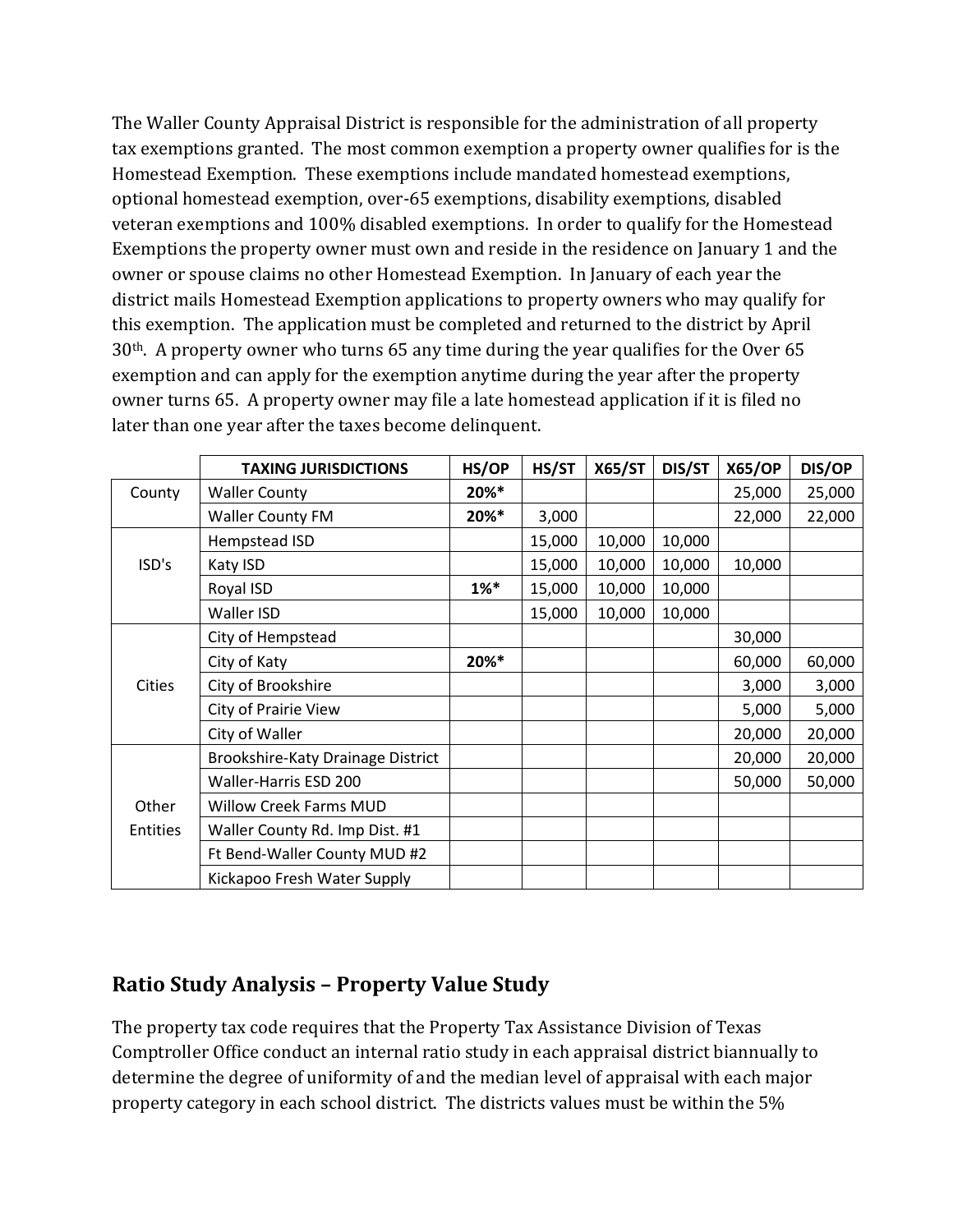margin of the state's ratio study in order for the Comptroller to certify local value to the Commissioner of Education for school funding. For 2012, the Waller County Appraisal District was certified local value for all school districts within the boundaries of Waller County. The district's next property value study will be performed in 2014.

## **Legislative Changes**

The 2013, 83rd Texas Legislature produced many pieces of legislation which affect the operation of appraisal districts as well as taxpayer exemptions and rights. Below is a list of some of the most important changes:

- **HB 242-** Provides that the district now mail out by certified mail notices of rollback penalty imposed; new applications for 1-D-1 and Timber; penalties for late filing of 1-D-1's and Timber;
- **HB 585-** Provides requirements for the training of Appraisal Review Board members. While it also provides rules pertaining to ex parte communication between the chief appraiser and appraisal review board members and restrictions on eligibility of ARB members. It also provides that the Comptroller will prepare model hearing procedures for ARB's.
- **HB 585 –** Amended Section 6.05 to create and exception as to the requirement that a chief appraiser is appointed by and serves at the pleasure of the CAD board of directors. Added new Section 6.0501 regarding the appointment and requirements of a chief appraiser.
- **HB 1287 –** Provides for a change in the application requirements for a residential homestead exemption.
- **SB 1662** Repealed Expedited Arbitration.
- **HB 315-** Revise the definition of motor vehicle "dealer" to exclude from special inventory provisions for motor vehicle dealers.
- **HB 826 –** Changes the definition for Dealer's Heavy Equipment Inventory.

#### **2013 Protest Data**

The Property Tax Code requires the Appraisal District to send a letter of Notice of Appraised Value for properties:

- Reappraised in the current year
- Change of ownership during the preceding year
- Agent or property owner makes a written request for the notice
- New property that was included for the first time on the appraisal rolls